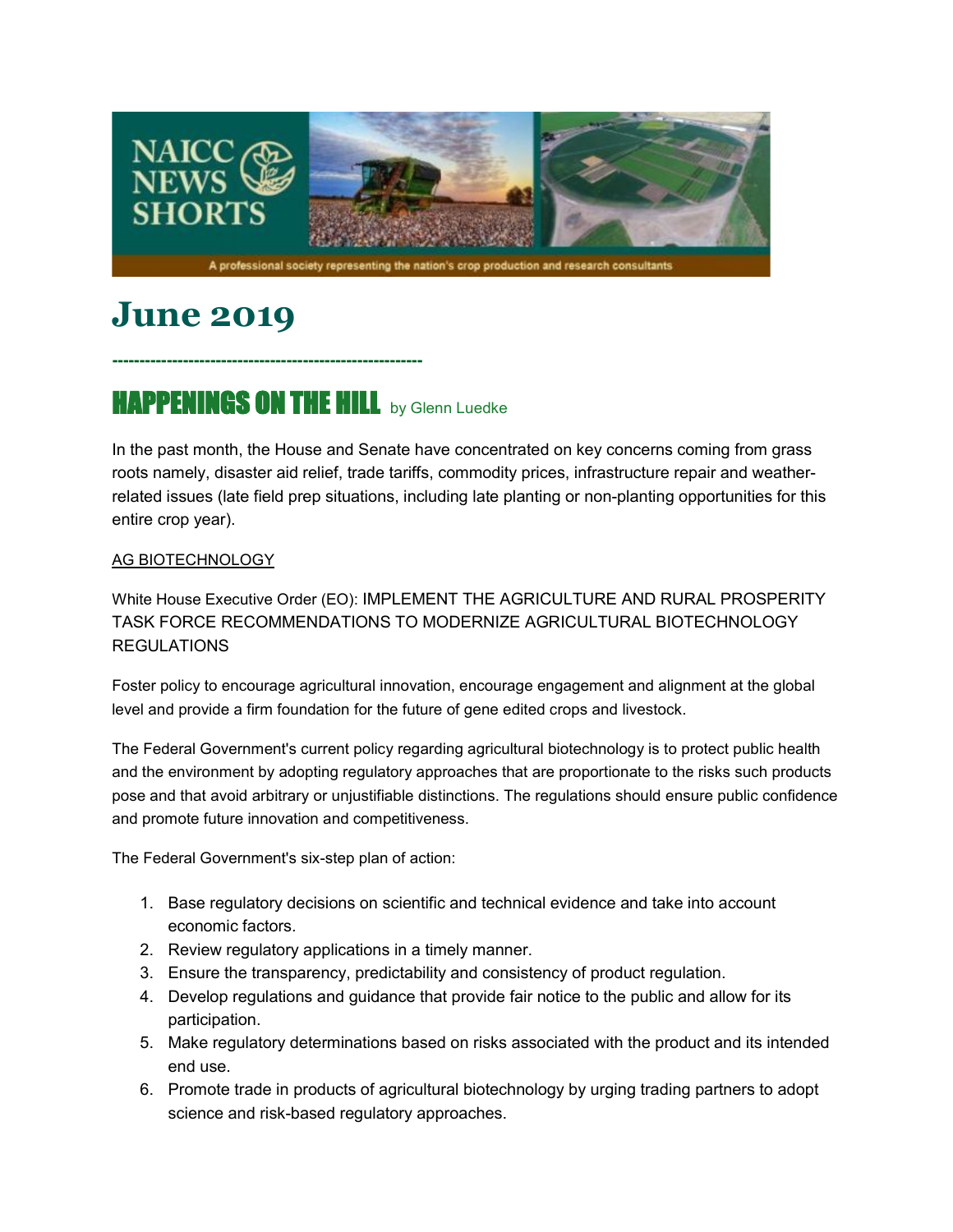The Secretary of Agriculture will play a large role in implementing the EO and deliver a plan of action to facilitate engagement with consumers in order to build public confidence in and the acceptance of, the use of biotechnology in agriculture and the food system.

#### **WOTUS**

A federal court invalidated the EPA and Army Corps of Engineers 2015 expansion of federal jurisdiction over small and isolated waters. Scores of lawsuits were filed by a large number of state governments and trade groups. This is the first court to reach a final decision regarding the lawfulness of the 2015 WOTUS rule. Under the current Administration, the EPA and Corps of Engineers have proposed to repeal the rule and issue a new regulation that appropriately defines federal waters. The Senate has held hearings and all agreed on the need for clean water, but disagreed if the Administration's WOTUS rule will work. Several state Commissioners of Agriculture agreed it is important to reduce the scope of the jurisdiction of the federal government over WOTUS. Several witnesses representing local jurisdictions voiced concern that turning over more authority to the states could become a problem because two-thirds of the states have laws prohibiting state regulations from being more stringent than the Clean Water Act.

#### EPA

The EPA has announced it has canceled registrations for twelve products that kill pests with compounds belonging to the neonicotinoid group. This action by the EPA is one part of a legal settlement. The lawsuit was prompted by the non-profit advocacy group, Center for Food Safety. Experts state this action by the EPA is not common. During the final months of 2018, three major agricultural chemical companies agreed to EPA's demand that the products be removed from the supply chain.

EPA Administrator Wheeler signed off on the final rule to exempt animal waste from emissions reporting. This rule provides more clarity and certainty to the regulated community that animal waste emissions do not need to be reported under EPCRA. Administrator Wheeler also issued a memo directing EPA leadership to develop rules that outline how cost/benefit considerations will be applied to future rule making processes. The goal is to follow guidelines by providing clarity, consistency and transparency when regulations are written.

EPA is reviewing a recent university/Environmental Defense Fund study that states that the nitrogen manufacturing process creates a large amount of methane and the study maintains the amounts emitted substantially exceed the amount reported by the EPA. Authors of the study results suggest their findings present opportunities for the industry to re-evaluate the manufacturing process. The Fertilizer Institute questioned the results of the study and EPA stated they are reviewing the report.

EPA has held public hearings to present proposed revisions of methods for conducting national level threatened and endangered species biological evaluations for pesticides. The procedure reviews were designed to improve the assessment process by better use of pesticide data provided by the USDA and additional sources to improve assessment accuracy. This method will position the assessments more in line with sound science and increase transparency.